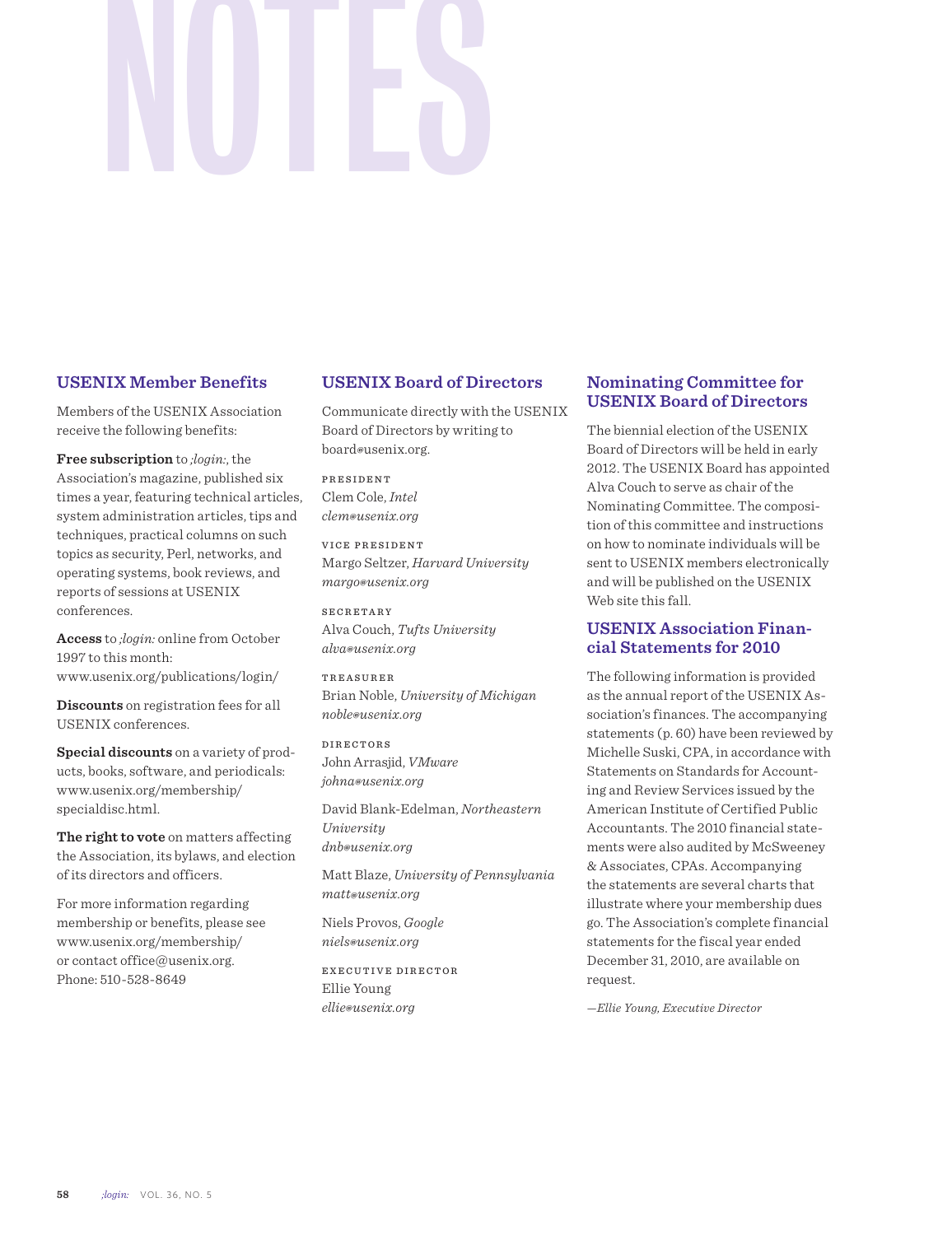

Chart 1: USENIX 2010 Membership Dues Revenue